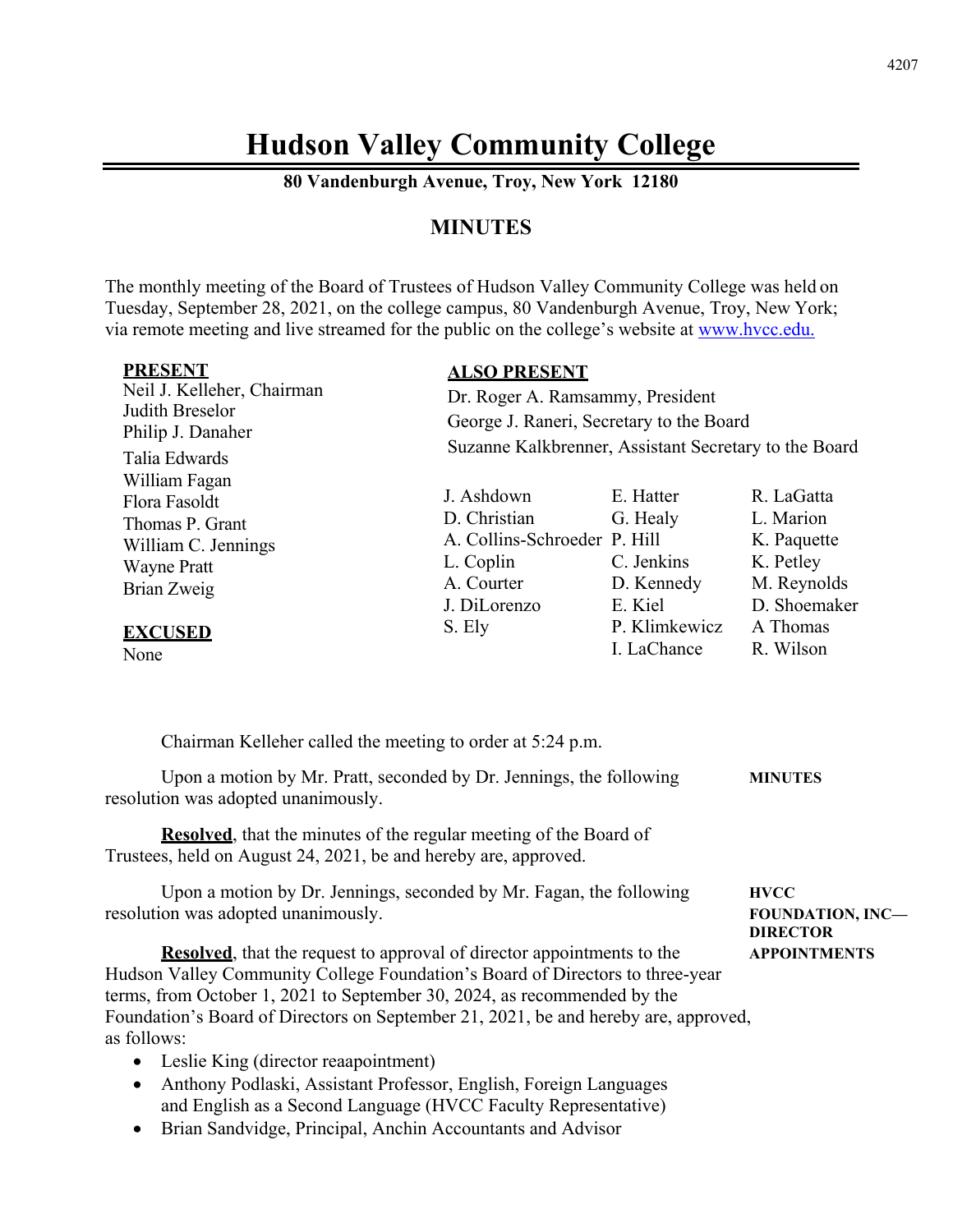Upon a motion by Dr. Jennings, seconded by Mr. Fagan, the following **FRAUD AND**  resolution was adopted unanimously. **WHISTLEBLOWER**

# **POLICY**

**Resolved**, that the request for approval of the HVCC Fraud and Whistleblower Policy, as recommended by the President and college counsel, be and hereby is, approved, subject to any future edits that may be deemed necessary by counsel. The policy, effective immediately, shall read as follows:

# **FRAUD AND WHISTLEBLOWER POLICY**

#### **Purpose:**

Hudson Valley Community College (HVCC) is committed to lawful and ethical behavior and expects members of the College community (which includes, but is not limited to students, faculty, staff, Trustees, etc.) to act in accordance with all College policies as well as all applicable laws, rules and regulations. The purpose of this policy is to deter and detect fraud or other irregular activity by encouraging all individuals to report good faith concerns regarding such activities at the College. The policy establishes a confidential channel of communication by which individuals may report activity that they reasonably believe to be fraudulent or otherwise irregular.

#### **Definitions:**

**Good Faith Disclosure** – Disclosure of fraudulent or dishonest conduct to an immediate supervisor, the Vice President for Administration and Chief Financial Officer or via the Fraud Hotline email,  $(FraudHotline@hvec.edu),$  made with an honest belief in the truth of the allegations contained in the disclosure. The allegations contained in the disclosure do not have to ultimately be proven to be true to demonstrate good faith.

**Fraudulent or Irregular Activity** – Activities that (1) involve a misappropriation of assets (i.e. theft) or obtaining an unauthorized benefit; (2) are in violation of or non-compliant with any HVCC policy, or New York State or federal laws or regulations; or (3) are financially wasteful; (4) are an indication of gross misconduct or incompetency; or (5) are an unethical, improper, or dishonest act.

Examples include, but are not limited to, the following:

- Theft of any HVCC property, resources or assets, including, but not limited to, money, tangible property, trade secrets or intellectual property;
- Misappropriation, misapplication, destruction, removal, or concealment of HVCC property;
- Unlawful use of computer systems, including hacking and software piracy;
- Unauthorized disclosure of confidential or proprietary information;
- Unauthorized disclosure of student educational records, personal information, or medical information;
- Authorizing or receiving compensation for hours not worked or covered by appropriate and available leave;
- Fraudulent or otherwise deceptive financial reporting;
- Violation of any law, regulation, rule, policy, etc.
- Credit card and travel expense fraud;
- Use of staff to perform personal errands, services or tasks;
- Forgery or unauthorized alteration or falsification of documents;
- False claims by students, employees, vendors, or others associated with HVCC;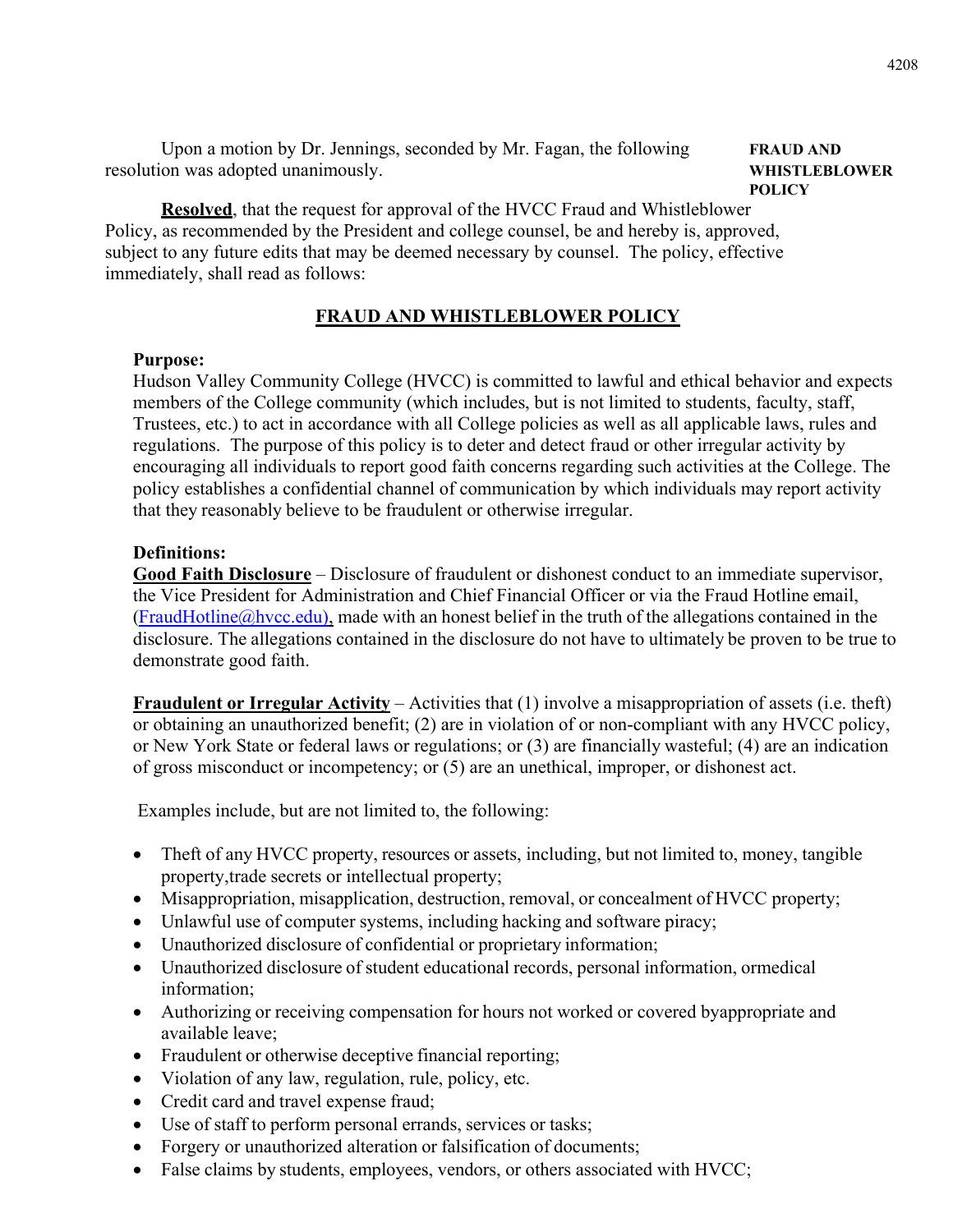- Bribery, kickbacks, bid rigging, and conflicts of interest;
- A substantial and specific danger to public health or safety;
- Improper records destruction;
- Concealment of any of the above.

**Retaliation** – Any adverse action taken by HVCC or any individual doing work for or on behalf of HVCC, in response to a Whistleblower's good faith disclosure of fraudulent or dishonest conduct or in response to any employee's good faith participation in an investigation under this policy.

**Whistleblower** – A whistleblower is an individual who reports an activity that they reasonably believe to be fraudulent or irregular, as defined herein, by the means specified in this policy. The whistleblower is not responsible for investigating the reported activity or for determining fault or corrective measures; appropriate management of ficials are charged with these responsibilities.

#### **Policy Implementation and Oversight:**

The College President has designated the Vice President of Administration and Chief Financial Officer (VPA & CFO), or person acting in that capacity, as the individual to whom suspected or detected fraud and irregularities must be reported, and who is responsible for the implementation of this policy and administration of the procedures herein.

#### **Process for Reporting Fraud and Irregularities:**

Individuals with knowledge of fraudulent or irregular activity by an HVCC employee or member or officer of the Board of Trustees **must** report as set forth below. Individuals who know or reasonably should know that fraudulent or irregular activity has occurred or is occurring but who fail to report may be considered an accessory to the fraud or irregular activity. Note that an HVCC student or employee who knowingly files a false report, or who reasonably should know that the report is false, may be subject to discipline, including termination or expulsion. Every effort will be made to maintain confidentiality of the reporter throughout the investigation to the extent permitted by law; however, it cannot be guaranteed.

Individuals wishing to report fraudulent or dishonest activity may pursue any or all of the following options:

- (1) email FraudHotline@hvcc.edu; or
- (2) report to the VPA & CFO; or
- (3) employees may report suspected illegal or dishonest activity to their supervisor and their supervisor will report it to the VPA & CFO.

Individuals have the option of either providing contact information or reporting the information anonymously. Providing contact information will enable the reviewer to contact the individual to clarify the information being provided. In some instances, anonymity may limit the amount of investigation the College can conduct. At a minimum, reports should include key information such as a description of the incident; individual(s) involved; and financial loss, if any.

When requested, HVCC will make every effort to handle all information received confidentially, to the extent permitted by law. However, a whistleblower's identity may have to be disclosed to conduct a thorough investigation, to comply with the law or to provide accused individuals their legal rights of defense.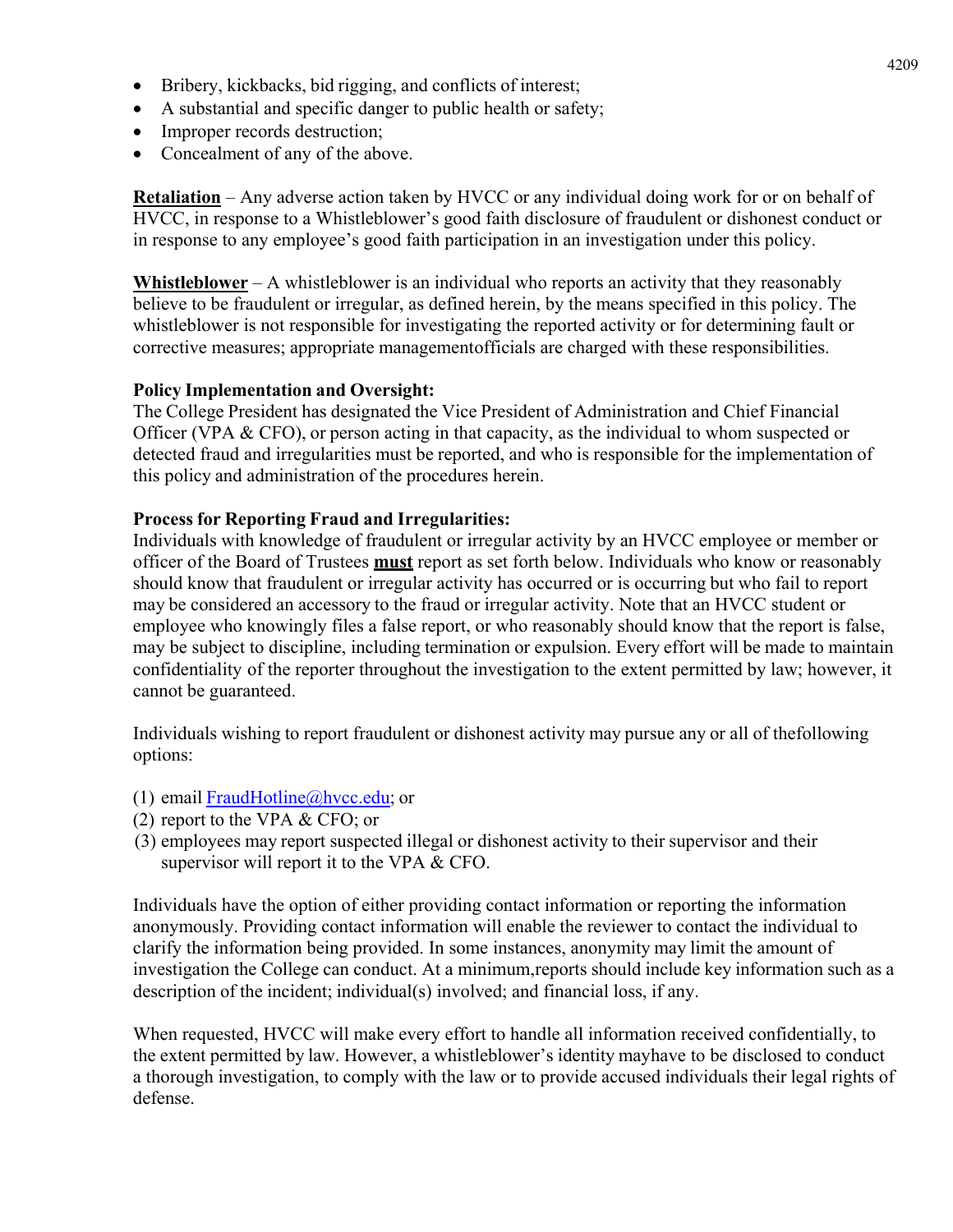# **Process for Reviewing Detected or Suspected Improprieties:**

- A. Initial Intake: Each Fraud Incident Report (FIR), as well as any relevant communication received through email (or other method), will be reviewed by the HVCC Fraud Committee (Committee). The Committee is coordinated by the VPA & CFO, and includes representation from several departments within HVCC.
- B. The specific role of each office represented on the Committee is as follows:
	- 1. **Vice President of Administration and Chief Financial Officer:**The College's Vice President of Administration and Chief Financial Officer (VPA & CFO), chairs the Committee; coordinates overall case screening and management; provides reports to the President concerning the status of the committee's work; and consults with the College Attorney as needed.
	- 2. **Comptroller:** The Comptroller will also provide expertise on financial matters, including accounting and administrative controls, and will coordinate any audit work in consultation with the College's audit firm.
	- 3. **Executive Director of Human Resources***:* The Executive Director of Human Resources provides technical expertise regarding the various responsibilities and obligations that may be applicable in each case under the pertinent collective bargaining agreements. This position will provide information regarding interactions with bargaining unit employees and their representatives on matters such as disciplinary actions, interrogations, and notices of discipline.
	- 4. **Director of Public Safety**: The Director of Public Safety assists in the fraudinvestigation by utilizing their oversight of the security staff and relationships with local police, other law enforcement agencies, and merchants to gather pertinent information. The Director of Public Safety will also provide suggested criminal investigation procedures and, when necessary, obtain assistance from external law enforcement agencies.
- C. The Committee will review each FIR to determine what action, if any, should be taken. These actions may include: (1) review of the report to determine if the allegations are sufficient to merit further investigation; (2) conduct an investigation and refer the matter to law enforcement, if appropriate; (3) dismiss the matter for lack of merit; (4) refer the matter to the President with a recommendation for disciplinary and/or remedial action.
- D. **Review Process:** The objectives of the review are to verify the information provided in the report, determine responsibility, identify improvement opportunities, and determine if the matter warrants reporting to the appropriate law enforcement agency. The review process may include interviewing the individual filing the complaint (unless the individual chooses to remain anonymous), college officials and staff, and others, as appropriate; reviewing documentation submitted with the complaint; obtaining and reviewing other relevant documentation; and reviewing applicable laws, rules, regulations, and policies.
- E. **Resolution:** Upon completion of the review, a determination will be made as to whether the review has produced sufficient evidence to show that fraud or irregularities have occurred. If sufficient evidence supports a determination that fraudor irregularities have occurred, the results will be reported to the Office of the University Auditor at the State University of New York (SUNY) System Administration and may be forwarded to law enforcement, as appropriate, as well as any appropriate oversight agency. Disciplinary procedures, if any, are initiated by the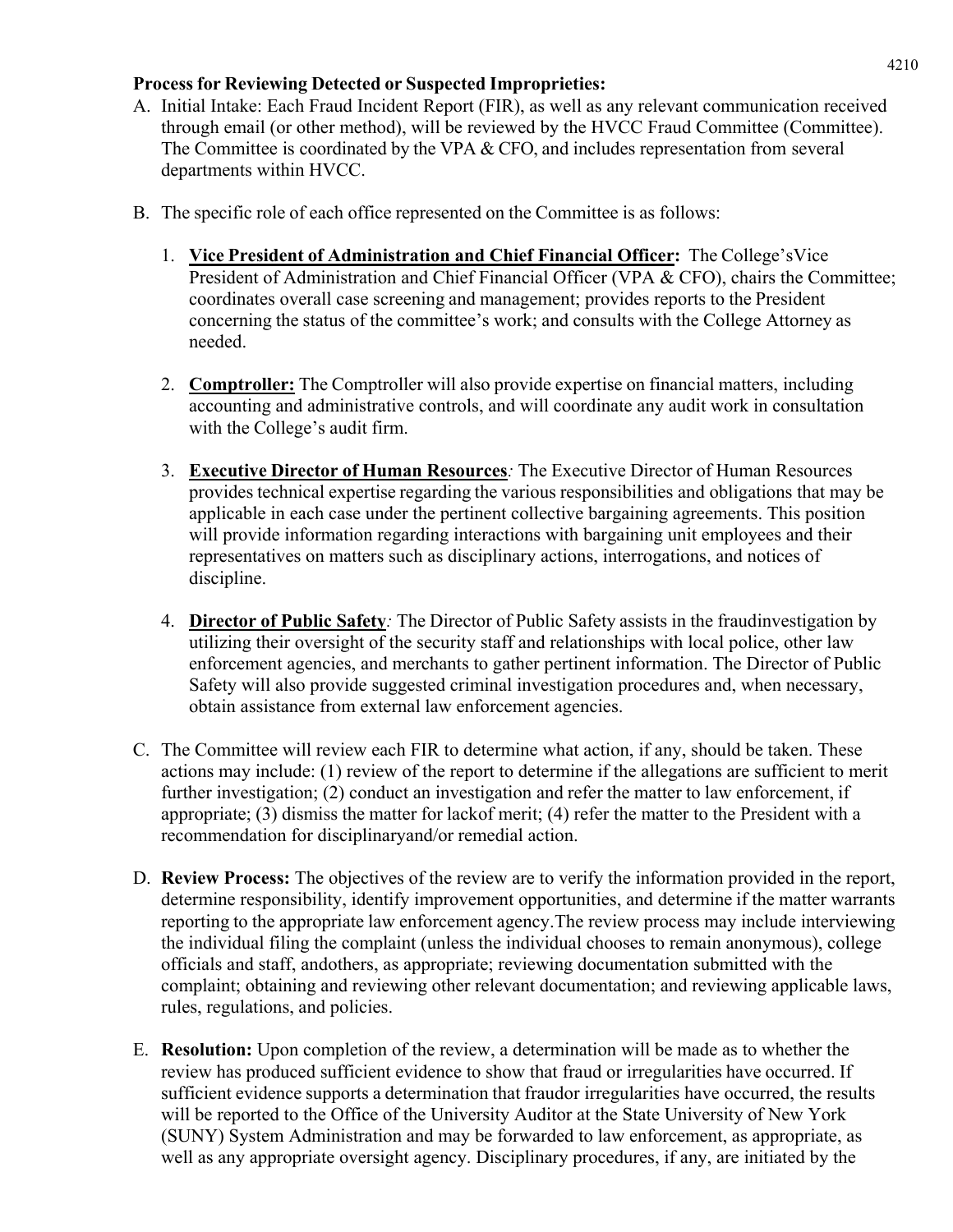President, in consultation with the Office of Human Resources. In addition, any improvement opportunities related to policies, procedures, or control activities that were identified during the review will be shared with appropriate campus officials. The Committee will resolve the matter within ninety days of receipt and, if unable to do so, shall report to the President the reason(s) why they are unable to resolve the matter within that time frame.

The VPA & CFO will periodically report to the College's President regarding the number and type of reports received, results of any investigations, and a description of those matters that resulted in findings of fraud or irregularities, as well as recommendations and a plan for practice improvements.

# **Prohibition on Retaliation:**

Employees or other persons who lawfully report suspected fraud or irregular activity (i.e. whistleblowers) or who participate in any investigation will not be discharged, demoted, suspended, threatened, harassed, discriminated against, or endure other retaliation, as a result of making a good faith report or for participating in any investigation.

Any whistleblower who believe they are being subjected to retaliation should contact the Vice President of Administration and Chief Financial Officer. Note that the right of a whistleblower for protection against retaliation does not include immunity for any personal involvement the whistleblower may have had in the fraud or irregular activity.

# **Activities Covered Under Other Policies and Protocols:**

Individual employee grievances and complaints concerning terms and conditions of employment will continue to be reviewed in accordance with applicable academic and human resources policies and collective bargaining agreements.

Complaints regarding unlawful harassment and discrimination on the basis of race, color, national origin, religion, age, sex, sexual orientation, gender identity or expression, disability, veteran or marital status or other protected characteristic should be reported to the designated compliance officer and handled in accordance with the applicable complaint procedures.

# **INFORMATION ITEMS INFORMATION**

The following information items were noted: **ITEMS** 

# **A. TENURE AND PROMOTION BY TENURE**

In accord with the Faculty Association Agreement, a College faculty member at the rank of Instructor who is awarded tenure is automatically promoted to the rank of Assistant Professor and granted a \$1,000 increase in annual salary.

# *Effective: September 1, 2022*

 Lamyaa Hassib Biology, Chemistry and Physics Elizabeth McLean Biology, Chemistry and Physics

# **B. FULL-TIME FACULTY**

1. School of Health Sciences Emily Murphy, Instructor, Dental Hygiene, f/t temp. appt., eff.  $8/30/21$  \$48,981/yr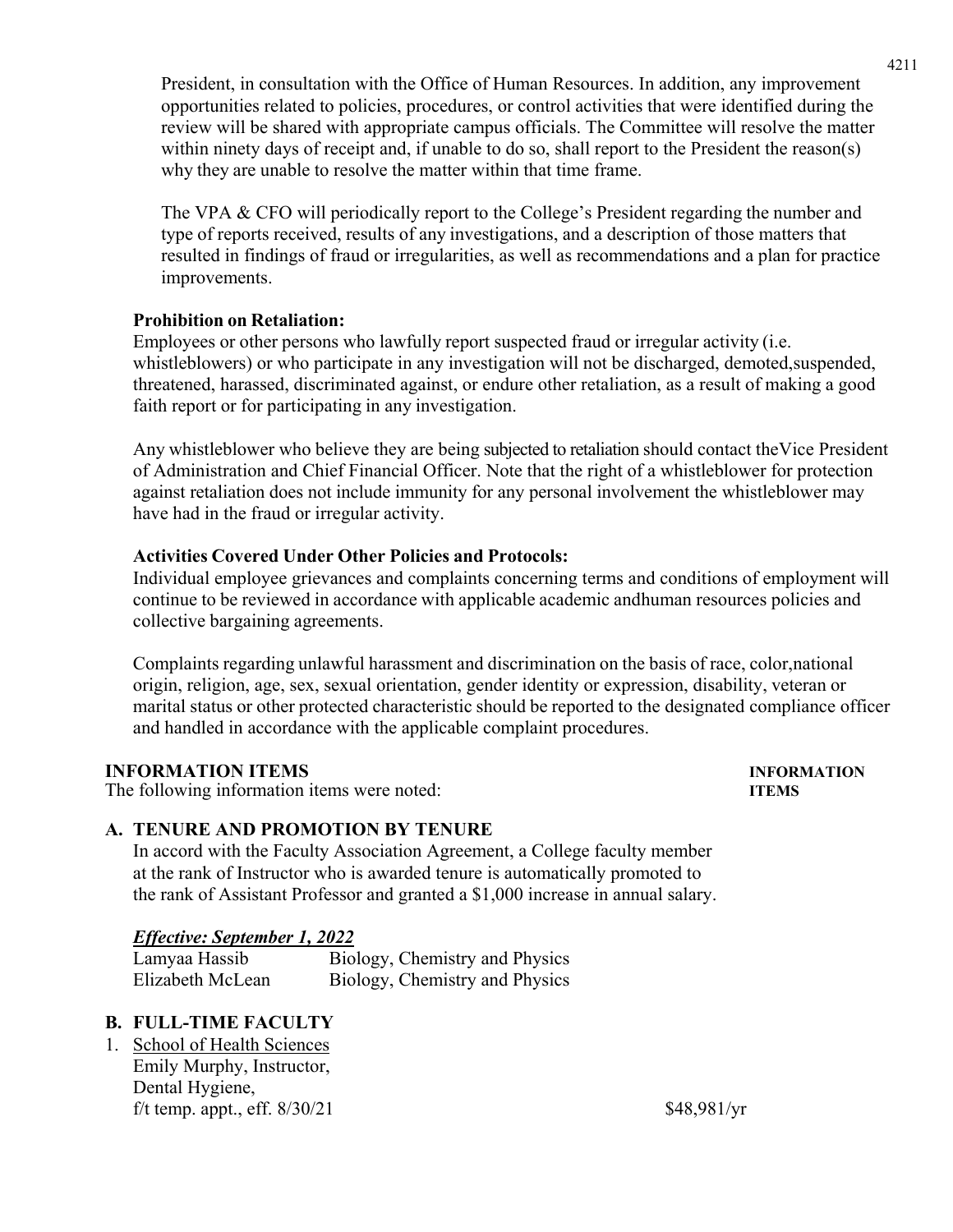| 2. School of STEM<br>Travis Relyea, Instructor,                                                                                                                                                                                                                    |              |
|--------------------------------------------------------------------------------------------------------------------------------------------------------------------------------------------------------------------------------------------------------------------|--------------|
| Applied Technologies, Electrical Construction and Maintenance,<br>f/t prob. appt., eff. $9/1/21$                                                                                                                                                                   | \$48,981/yr  |
| Jeffery Richards, Instructor,<br>Applied Technologies, Electrical Construction and Maintenance,<br>f/t temp. appt., eff. $9/1/21$                                                                                                                                  | \$48,981/yr  |
| C. FULL-TIME NON-TEACHING PROFESSIONALS                                                                                                                                                                                                                            |              |
| 1. Academic Affairs<br>Denise Russo, Coordinator of Workforce Programs<br>Economic Development and Workforce Initiatives<br>f/t prob. appt., eff. $9/1/21$                                                                                                         | \$50,000/yr  |
| Kimberly Williams, Coordinator,<br>Community and Professional Education<br>f/t appt., eff. $9/20/21$                                                                                                                                                               | \$45,000/yr  |
| 2. Administration and Finance<br>Scott Hurteau, Assistant for Financial Analysis,<br>Purchasing Office,<br>f/t prob. appt., eff. $10/18/21$                                                                                                                        | \$39,000/yr  |
| 3. Institutional Effectiveness<br>Lori Leicht, Senior Computer Programmer Analyst,<br><b>Enterprise Operations,</b><br>f/t appt., eff. $9/20/21$                                                                                                                   | \$74,000/yr  |
| Michael Schiller, Senior Computer Programmer Analyst,<br>Enterprise Operations,<br>f/t prob. appt., eff. $9/20/21$ or thereafter                                                                                                                                   | \$72,000/yr  |
| D. CLASSIFIED/NON-INSTRUCTIONAL STAFF<br>1. Academic Affairs<br>Haillie Luft, Program Assistant Academics III,<br>Community and Educational Programs and Economic Development and<br><b>Workforce Initiatives</b><br>f/t prov. appt., eff. $9/17/21$ or thereafter | \$18.4857/yr |
| 2. Administration and Finance<br>Kevin Keefer, Custodial Worker,<br>Facilities/Physical Plant<br>f/t appt., eff. $9/23/21$ or thereafter                                                                                                                           | \$14.5995/hr |
| 3. Educational Opportunity Center<br>Chasity Mansourian, Principal Account Clerk<br>EOC Office Operations,<br>f/t prov. appt., eff. 9/10/21 or thereafter                                                                                                          | \$20.461/hr  |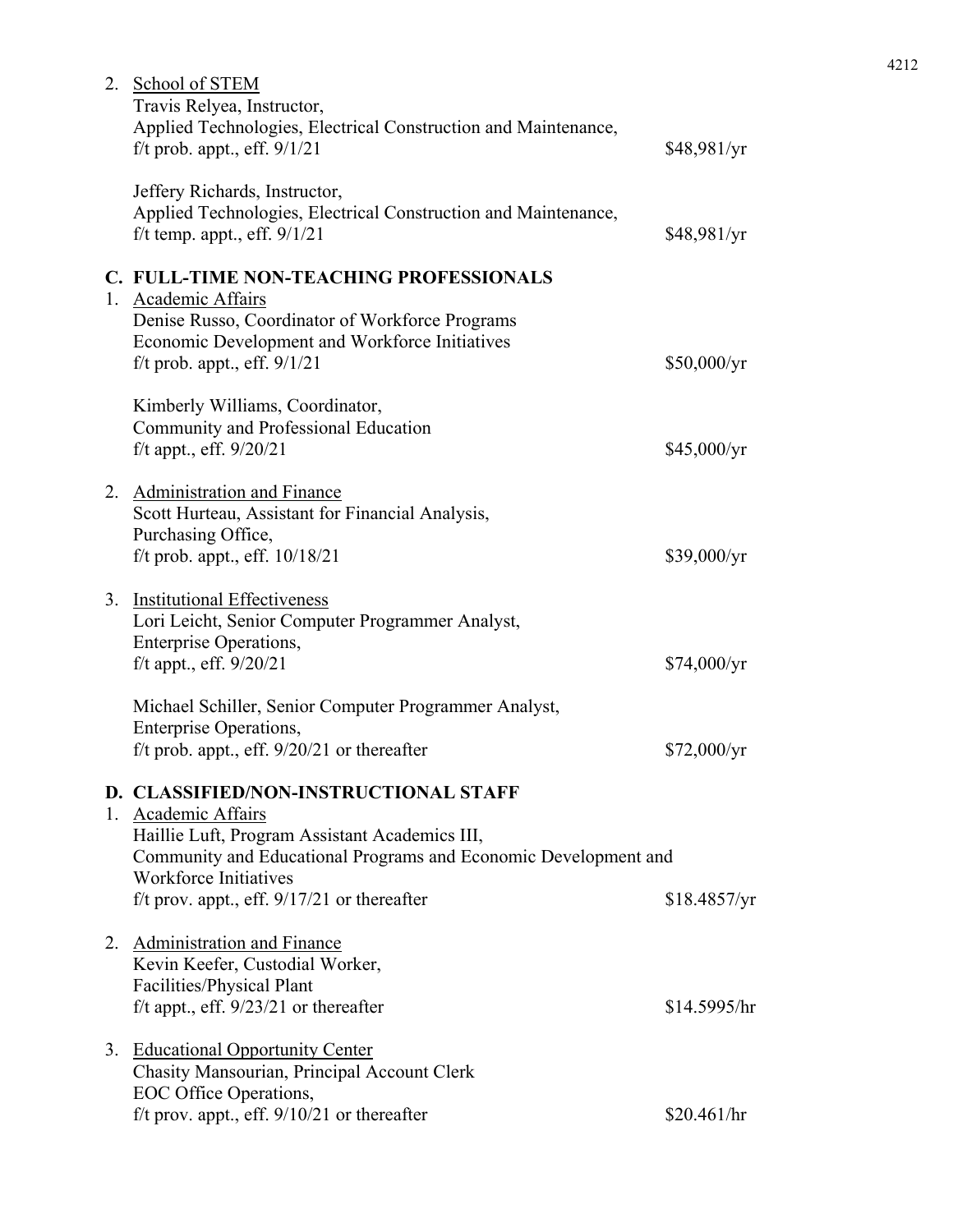# **E. PART-TIME FACULTY**

|          | 1. School of Business and Liberal Arts<br>Jacquelyn Orchard, Instructor,                                                                                |               |
|----------|---------------------------------------------------------------------------------------------------------------------------------------------------------|---------------|
|          | English, Foreign Languages and English as a Second Language,<br>p/t appt., eff. 8/30/21                                                                 | \$1,136/sch   |
|          | Michael Washco, Instructor,<br><b>Education and Social Sciences,</b><br>p/t appt., eff. 9/7/21                                                          | $$1,136$ /sch |
|          | 2. School of Health Sciences<br>Monica Howe, Instructor<br>Medical Imaging,                                                                             |               |
|          | p/t appt., eff. 8/30/21                                                                                                                                 | \$75.74/hr    |
|          | Joseph Pezzolla, Instructor                                                                                                                             |               |
|          | Medical Imaging,<br>p/t appt., eff. 8/30/21                                                                                                             | \$75.74/hr    |
|          | F. PART-TIME NON-TEACHING PROFESSIONALS<br>1. Student Affairs<br>David Byrd, Assistant Track and Field Coach,                                           |               |
|          | Intercollegiate Athletics,<br>f/t temp. appt., eff. $9/22/21$ or thereafter                                                                             | \$2,500/yr    |
|          | Marcus Patterson, Assistant Esports Coach,<br>Intercollegiate Athletics,<br>f/t temp. appt., eff. $9/22/21$ or thereafter                               | \$1,500/yr    |
|          |                                                                                                                                                         |               |
|          | Liam Walsh, Assistant Esports Coach,<br>Intercollegiate Athletics,                                                                                      |               |
|          | f/t temp. appt., eff. $9/22/21$ or thereafter                                                                                                           | \$1,500/yr    |
|          | Tara Zimmerman, Coordinator of Job Location and Development<br>Center for Careers and Transfer,<br>$p/t$ appt. (grant funded), eff. $9/1/21$            | \$20.00/hr    |
| 1.<br>2. | <b>G. RESIGNATIONS</b><br>Monica Hughes, Advising Specialist, eff. 9/3/21<br>Michael Radzyminski, Bursar, eff. 10/20/21                                 |               |
| 1.<br>2. | H. HVCC MONTHLY FINANCIAL REPORTS<br>2020-2021 Fiscal Year Operating Budget Summary as of 8/31/2021<br>Capital Expenditures, August 2021 and cumulative |               |

# **I. FACULTY STUDENT ASSOCIATION FINANCIAL REPORTS**

- 1. Audited Financial Statements, Fiscal Year 2020-2021, year ended 5/31/21
- 2. FSA Financial Reports, period ending 8/31/2021